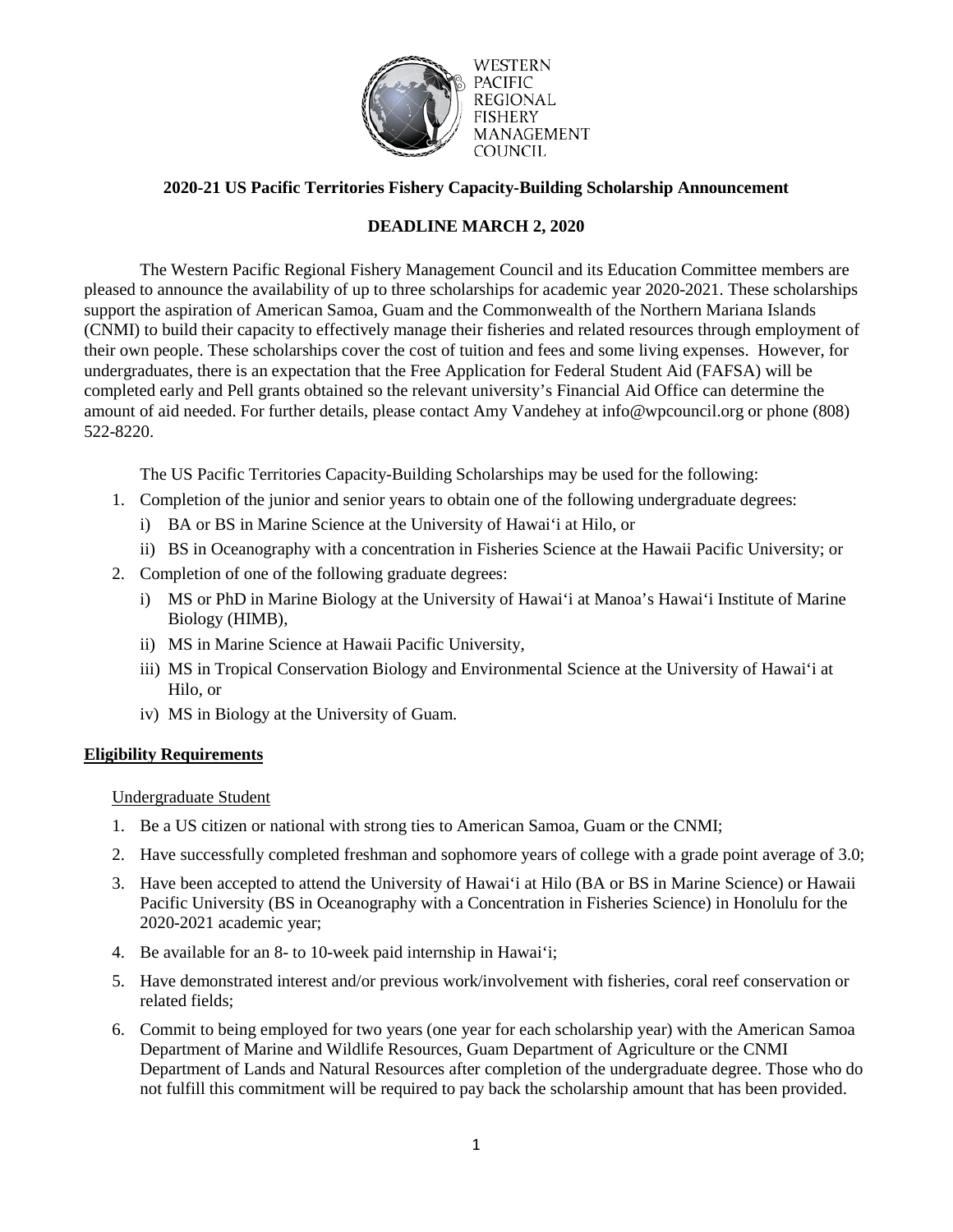#### Graduate Student

- 1. Be a US citizen or national with strong ties to American Samoa, Guam or the CNMI;
- 2. Have been accepted to attend one of the following graduate programs for the 2020-2021 academic year: University of Hawai'i at Mānoa's MS or PhD in Marine Biology; Hawaii Pacific University's MS in Marine Science; University of Hawai'i at Hilo's MS in Tropical Conservation Biology and Environmental Science; or University of Guam's MS in Biology;
- 3. Have demonstrated interest and/or previous work/involvement with fisheries, coral reef conservation or related fields;
- 4. Commit to being employed for one year for each scholarship year (minimum two years) with the American Samoa Department of Marine and Wildlife Resources, Guam Department of Agriculture or the CNMI Department of Lands and Natural Resources commencing within the year after completion of the graduate degree or departure from the educational program for which the scholarship was provided. Those who do not fulfill this commitment will be required to pay back the scholarship amount that has been provided.

#### **Eligibility Documents**

#### Undergraduate Student

- 1. Complete the accompanying scholarship application and a two-page essay on your reasons for pursuing your chosen degree. The essay should include a summary of your relevant experience, your long term career goals and your motivations to serve your home islands in the area of sustainable marine resource management.
- 2. Provide an official college transcript of freshman and sophomore classes completed to date; and
- 3. Submit two letters of recommendation, one by a college instructor of your choice and one by a community leader who can speak to your overall ability, likelihood of your success in an undergraduate program of study in Hawai'i, and commitment to working in a local fisheries-related agency for a minimum of two years upon completion of the undergraduate degree.

#### Graduate Student

- 1. Complete the accompanying scholarship application and a 2-page essay on your reasons for pursuing your chosen degree. The essay should include a summary of your relevant experience, your long term career goals and your motivations to serve your home islands in the area of sustainable marine resource management.
- 2. Provide official undergraduate college transcripts and, if relevant, graduate-level college transcripts; and
- 3. Submit 2 letters of recommendation from professors, employers and/or community leaders who can speak to your overall ability, likelihood of your success in a graduate program of study and commitment to working in a local fisheries-related agency for a minimum of two years upon completion of the graduate degree.

**Mail** completed application and 2 letters of recommendation to **Kitty M. Simonds, Executive Director, Western Pacific Regional Fishery Management Council, 1164 Bishop Street, Suite 1400, Honolulu, Hawaii 96813, by March 2, 2020.** Preliminary decisions will be made by March 16, 2020. Final decision is contingent upon 1) an acceptance letter from the University of Hawai'i at Hilo, Hawaii Pacific University, University of Hawai'i at Mānoa HIMB for the 2020-2021 academic year and 2) the signing of an agreement to work with the American Samoa Department of Marine and Wildlife Resources, Guam Department of Agriculture or the CNMI Department of Lands and Natural Resources in fisheries ecosystem related work for one year of for each scholarship year or to provide immediate reimbursement for the scholarship funds that has been provided. Funding for 2021-2022 will be provided based on proof of continued progress in the college program and maintenance of a 3.0 grade point average.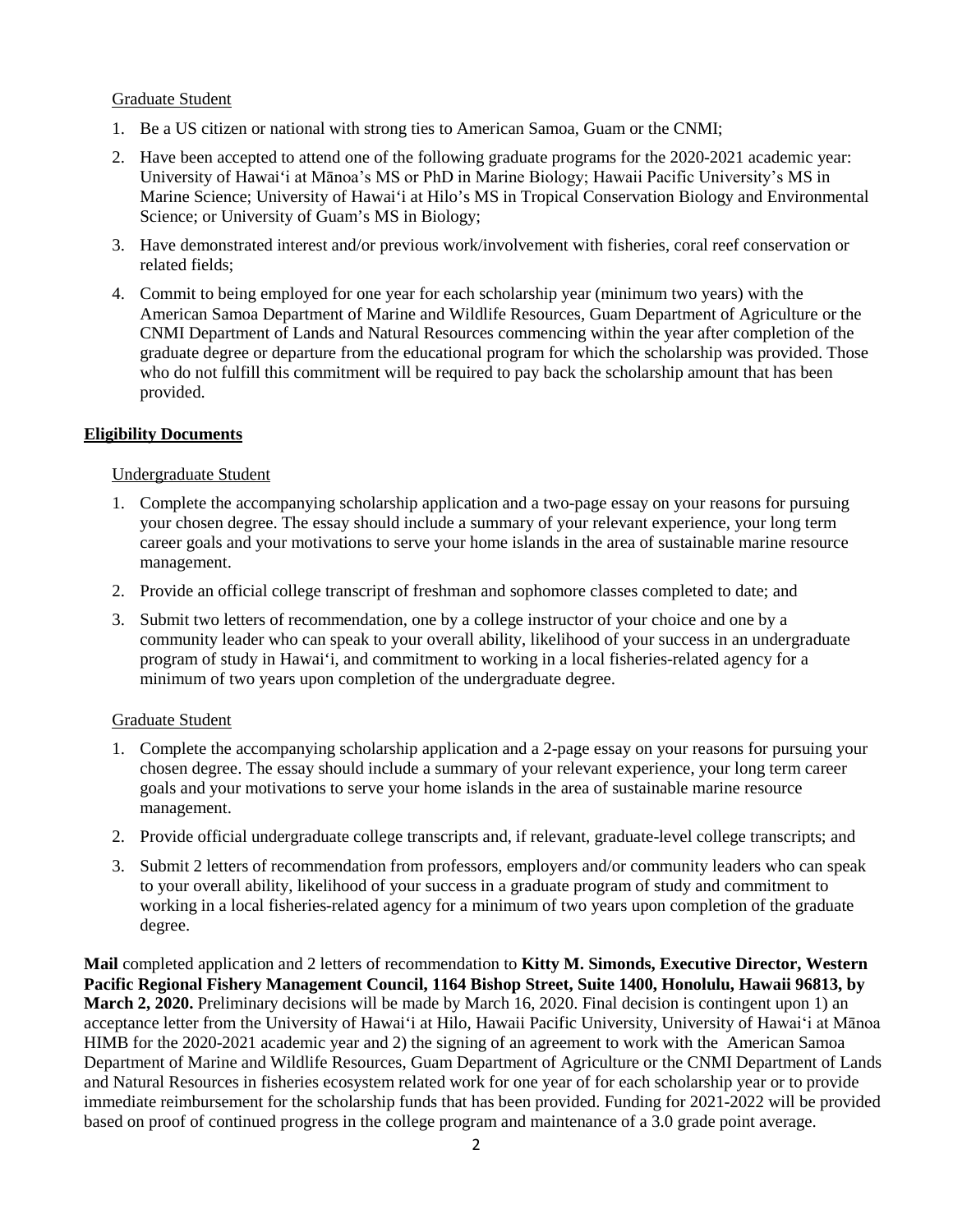# **2020-2021 US Pacific Territories Fishery Capacity-Building Program Scholarship Application**

| Last | First                                         | Middle/Initial                                                                                                                                                                                                                 |  |
|------|-----------------------------------------------|--------------------------------------------------------------------------------------------------------------------------------------------------------------------------------------------------------------------------------|--|
|      |                                               | Age: Date of Birth: Date of Birth:                                                                                                                                                                                             |  |
|      |                                               | Address: Andreas Address: Address: Address: Address: Address: Address: Address: Address: Address: Address: Address: Address: Address: Address: Address: Address: Address: Address: Address: Address: Address: Address: Address |  |
|      |                                               | Phone and Email Where You Can Be Reached:<br><u> Letting and Email Where You Can Be Reached:</u>                                                                                                                               |  |
|      | College Attended:<br><u>College Attended:</u> |                                                                                                                                                                                                                                |  |
|      |                                               | Location of College Attended:<br><u>Location of College Attended:</u>                                                                                                                                                          |  |
|      |                                               | Current or Past Grade Point Average: Manual Article of Past Grade Point Average:                                                                                                                                               |  |
|      |                                               | Extracurricular Activities: Manual Activities: Manual Activities: Manual Activities: Manual Activities: Manual Activities: Manual Activities: Manual Activities: Manual Activities: Manual Activities: Manual Activities: Manu |  |
|      |                                               | <u> 1989 - Andrea Santa Andrea Santa Andrea Santa Andrea Santa Andrea Santa Andrea Santa Andrea Santa Andrea San</u><br>Current or Previous Employment:                                                                        |  |
|      |                                               | Colleges or Universities to Which You Have Applied or Intend to Apply:                                                                                                                                                         |  |
|      |                                               | Degree Program to Which You Have Applied or Intend to Apply: ____________________                                                                                                                                              |  |
|      |                                               | Your Connection to American Samoa, Guam or the CNMI:                                                                                                                                                                           |  |
|      |                                               |                                                                                                                                                                                                                                |  |

On a separate page (or pages), write a 2-page essay describing your reasons for pursuing the degree chosen for this scholarship. Special emphasis should be placed on the experiences that have prepared you for the intense work required and your motivations and inspirations to undertake the professional training that will allow you to effectively contribute to sustainable resource management back home.